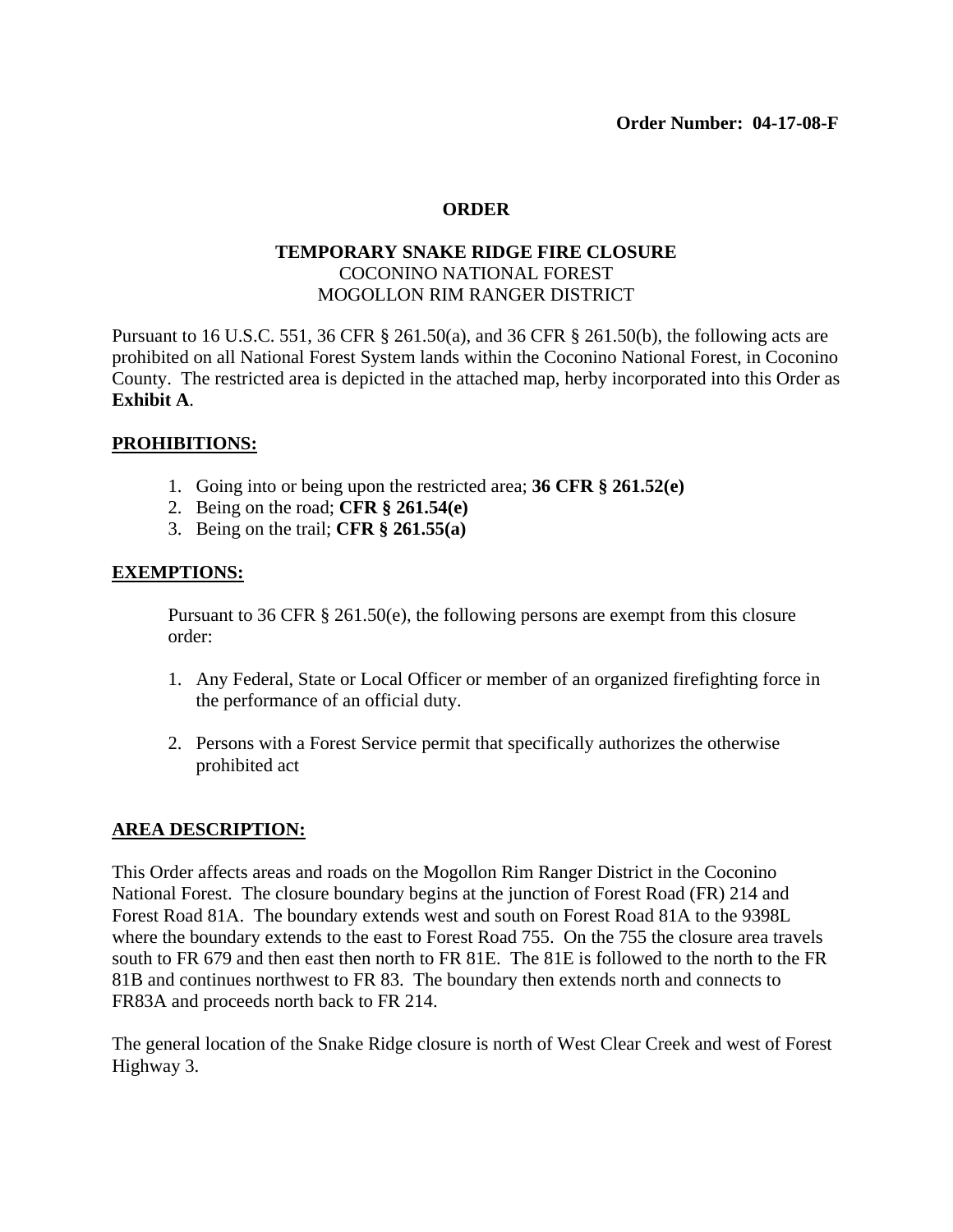## **PURPOSE:**

This order is necessary to protect the public health and safety from exposure to wildland fire and associated hazards.

## **IMPLEMENTATION:**

- 1. This Order becomes effective when signed and will remain in effect until July 30, 2017 or until rescinded.
- 2. This order rescinds, replaces and supersedes any previous Orders prohibiting the same acts covered by this Order in Exhibit A.

Done at Flagstaff, Arizona, this 23rd day of May, 2017.

*Laura Jo West*

LAURA JO WEST Forest Supervisor Coconino National Forest

Violations of these regulations is punishable as a Class B misdemeanor, by a fine of not more than \$5000 for an individual or \$10,000 for an organization, or imprisonment for not more than six (6) months or both; 16 USC § 551, and 18 USC §§ 3559 and 3571.